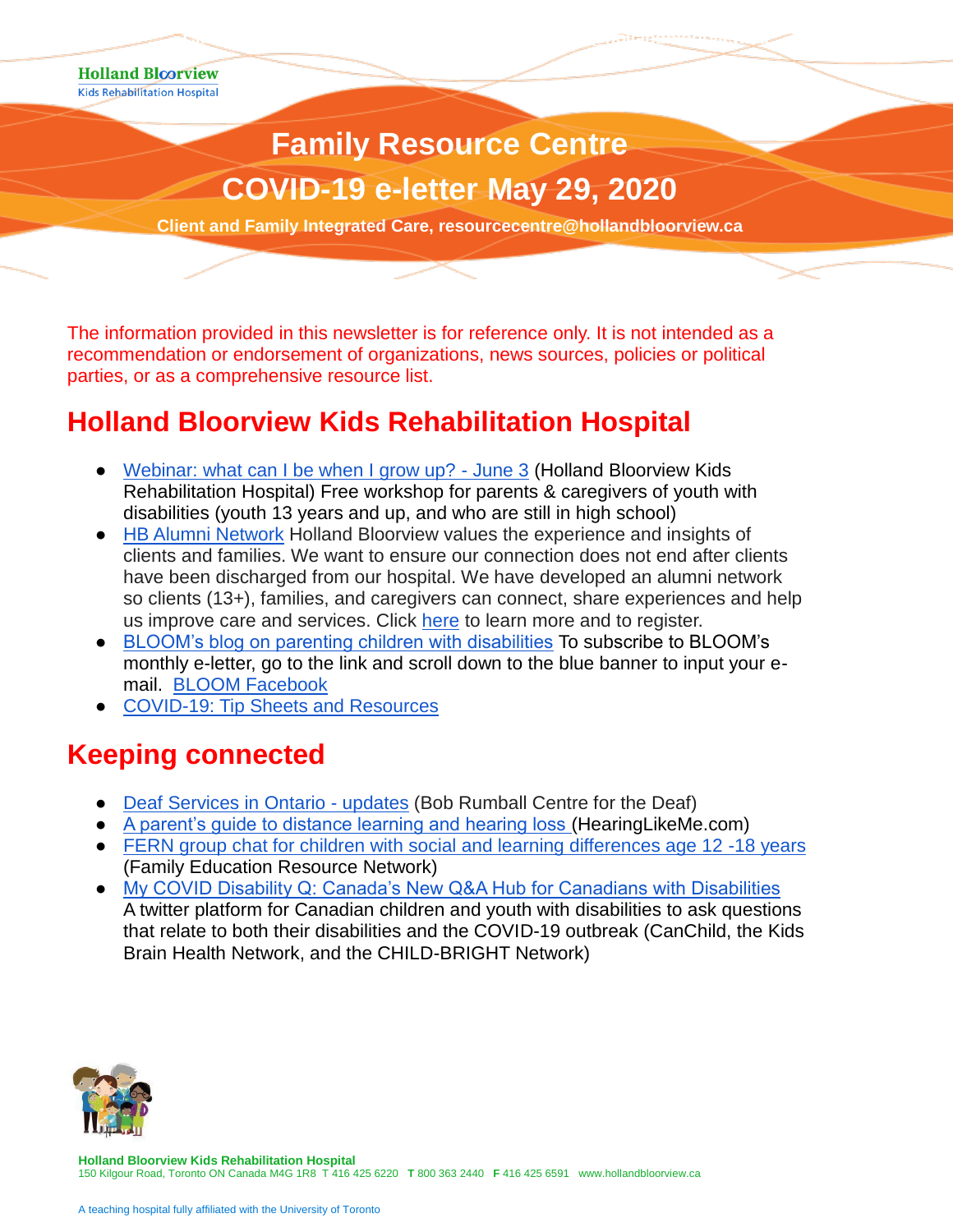## **Webinars/virtual events**

- [Self-care: Taking care of the caregivers -](https://www.eventbrite.ca/e/self-care-taking-care-of-the-caregivers-tickets-98027325369) June 2 (Azrieli Adult Neurodevelopmental Centre)
- [Mobilizing to virtual care: Experience of SickKids Chronic Pain Clinic -](https://register.gotowebinar.com/register/4820682695160267788) June 3 Sick Kids Hospital
- [Triple P Parenting sessions -](https://www.eventbrite.ca/o/york-hills-centre-for-children-youth-and-families-10725006171) June 1, 8, 15 (York Hills Centre for Children, Youth and Families)
- Webinar series for caregivers to explain [how providers can support your child \(and](https://www.exceptionallives.org/webinars#occupational-herapy-at-home)  you) through virtual care - [May 27, June 3, June 10, June 17 \(](https://www.exceptionallives.org/webinars#occupational-herapy-at-home)Exceptional Lives)
- [Introduction to Creating Your Individualized Housing Plan -](https://connectability.ca/2020/05/28/introduction-to-creating-your-individualized-housing-plan/) June 9 (Developmental Services Ontario)
- Wellness Services [June calendar of events](https://www.surreyplace.ca/wp-content/uploads/2020/05/Wellness-June-Program-Guide.pdf) (Surrey Place)
- [Podcasts \(recorded\): Mental Health Strategies for COVID-19 \(](https://www.buzzsprout.com/1026565)The Conference Centre of Canada)

## **Summer programs (virtual)**

- [Summer camps](https://www.varsitytutors.com/virtual-summer-camps) (Varsity Tutors)
- [Virtual kids' camps and programs](https://www.ourkids.net/camp/virtual-programs) (Our Kids)

## **Caregiver support (virtual)**

- [Weekly webinar for caregivers: SCALE Program \(Supporting Caregiver](https://ontariocaregiver.ca/scale-program/)  [Awareness, Learning and Empowerment\)](https://ontariocaregiver.ca/scale-program/) The Ontario Caregiver Association
- [Virtual Coffee chats for Dads -](https://www.ctnsy.ca/Events/2020/June/CTN-Virtual-Coffee-Chat-for-Dads-Online.aspx) June 2 (Children's Treatment Network CTN)
- [Support group for grandparents of children, youth & autistic adults -](https://www.autismontario.com/civicrm/event/info?id=3677&reset=1) June 10 (Autism Ontario)
- [Virtual Coffee Chat online -](https://www.ctnsy.ca/Events/2020/June/Virtual-Coffee-Chat-Online-(1).aspx) June 11 (Children's Treatment Network CTN)
- [Online weekly caregiver support group](https://www.eventbrite.com/e/online-caregiver-support-group-tickets-100295998030) (Ontario Caregiver Organization)

## **Sibling support (virtual)**

- [Young Caregiver's online support group \(ages 15 -](https://www.eventbrite.com/e/young-caregiver-online-support-group-tickets-101926424680) 25) (Ontario Caregiver Organization)
- [Remote Young Carers Program Sessions](https://hospicetoronto.ca/remote-ycp-sessions/) (Young Carers Program) Please e-mail info@hospicetoronto.ca with the subject line "YCP" with any questions or concerns you may have.